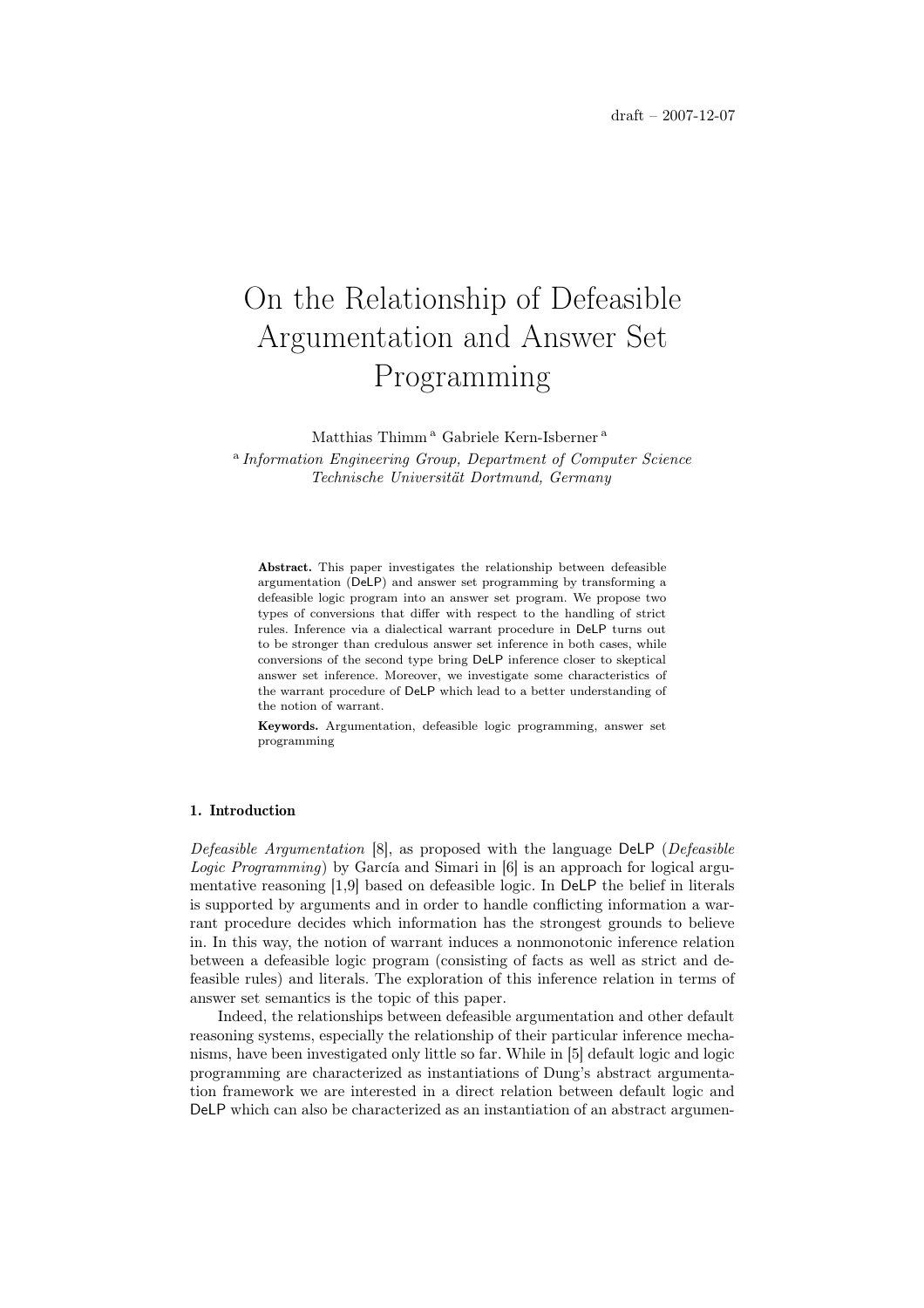tation framework. In [4] the relationship of DeLP with Reiters default logic [10] is investigated by converting a default logic program into a defeasible logic program and applying the warrant procedure to determine the extensions of the original default logic program. In that paper, a special case of DeLP programs is used, so that the warrant of a literal is equivalent to the sceptical inference of that literal.

In this paper we take the converse point of view by translating a defeasible logic program into an answer set program (ASP) [7] and applying answer set techniques to determine the warranted literals of the original defeasible logic program. First, we investigate some characteristics of the warrant procedure of DeLP which leads to a better understanding of the notion of warrant. As DeLP reasoning is paraconsistent, the handling of inconsistencies under the translation is of major importance. We will propose two approaches to converting a defeasible logic program into an answer set program, dealing with inconsistencies in different ways. The first conversion method respects the substantial difference between strict and defeasible rules but has to take inconsistencies brought about by strict rules into account; the resulting warrant semantics is shown to be weaker than skeptical ASP semantics, but stronger than credulous ASP semantics. The other type of conversion blurs the distinction between strict and default rules and yields better results in computing warrant through answer set techniques. More precisely, we show that all warranted literals are contained in one answer set of the corresponding logic program. In particular, if the preference relation between arguments is empty (so that defeating is reduced to attacking), then inference by a warrant procedure turns out to be even stronger than skeptical inference.

In contrast to [2] this paper does not aim at fixing DeLP regarding some observed flaws in its inference mechanism; instead, we will interpret the original DeLP inference mechanism via answer set semantics.

This paper is structured as follows: in Section 2 and 3 brief overviews over ASP and defeasible logic programming are given. Section 4 investigates the notion of warrant in detail. Section 5 and 6 propose two alternatives of converting a DeLP-program into an answer set program and discuss the results. In Section 7 we conclude. All proofs can be found in an extended version of this paper [12].

### 2. Answer set programming

In this section we give a brief overview over answer set programming and answer sets as proposed by Gelfond and Lifschitz in [7]. We consider extended logic programs, which distinguish between classical and default negation.

We use a first-order language without function symbols except constants, so let  $\mathfrak L$  be a set of literals, where a literal h is an atom A or a (classical) negated atom  $\neg A$ . The symbol  $\overline{\phantom{a}}$  will be used to denote the complement of a literal with respect to classical negation, i.e. it is  $\overline{p} = \neg p$  and  $\overline{\neg p} = p$  for a ground atom p.

Definition 1 (Extended logic program). An extended logic program P is a finite set of rules of the form  $r : h \leftarrow a_1, \ldots, a_n$ , not  $b_1, \ldots,$  not  $b_m$  where  $h, a_1, \ldots, a_n, b_1, \ldots, b_m \in \mathfrak{L}$ . We denote by  $head(r)$  the head h of the rule r and by  $body(r)$  the body  $\{a_1, \ldots, a_n, \text{not } b_1, \ldots, \text{not } b_m\}$  of the rule r.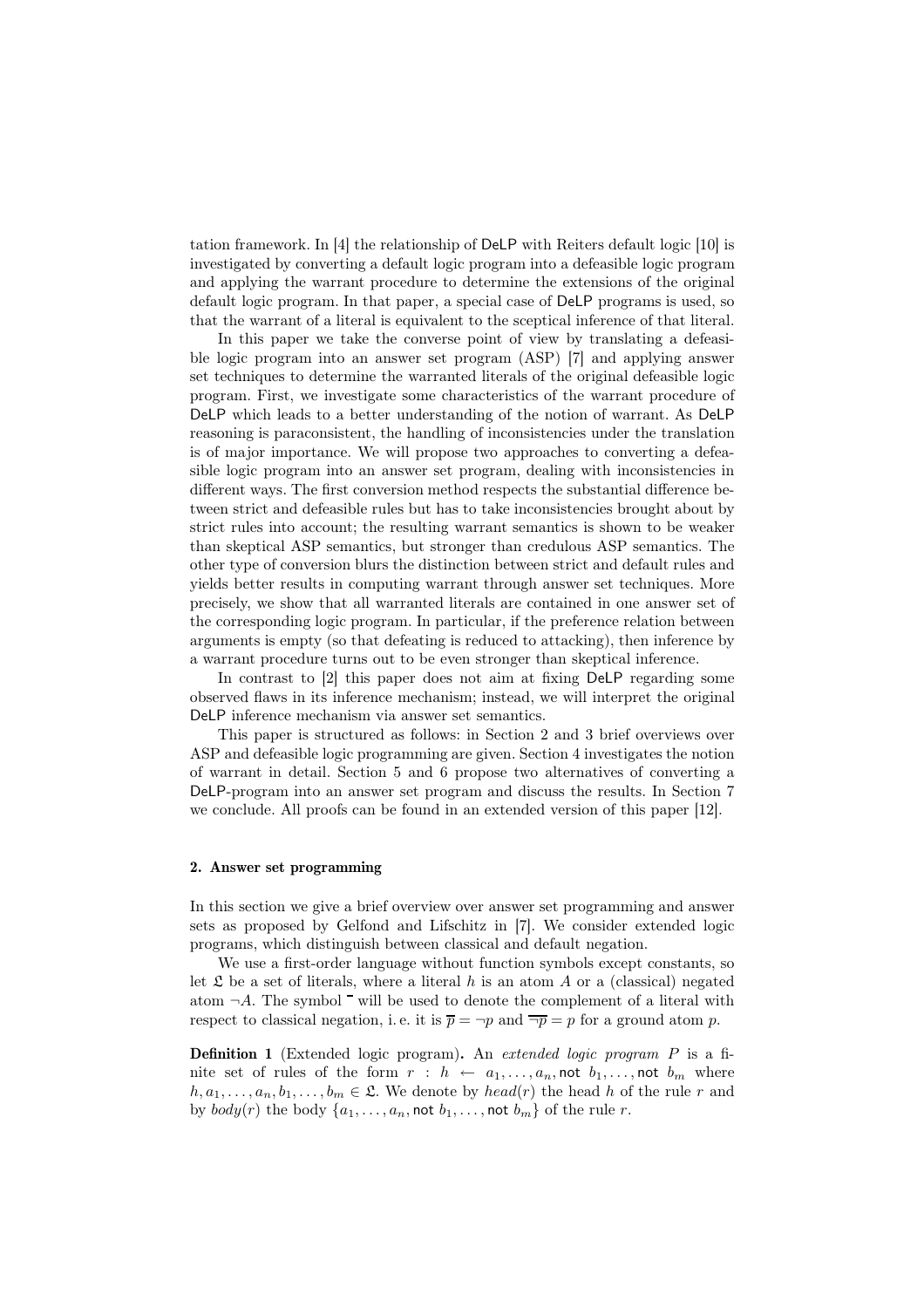If the body of a rule r is empty  $(body(r) = \emptyset)$ , then r is called a fact, abbreviated h instead of  $h \leftarrow$ .

Given a set  $X \subseteq \mathfrak{L}$  of literals, then r is applicable in X, iff  $a_1, \ldots, a_n \in X$  and  $b_1, \ldots, b_m \notin X$ . The rule r is satisfied by X, if  $h \in X$  or if r is not applicable in X. X is a model of an extended logic program  $p$  iff all rules of  $P$  are statisfied by X. The set  $X \subseteq \mathfrak{L}$  is consistent, iff for every  $h \in X$  it is not the case that  $\overline{h} \in X$ . An answer set is a minimal consistent set of literals that satisfies all rules. This can be characterized as follows.

**Definition 2** (Reduct). Let P be an extended logic program and  $X \subseteq \mathfrak{L}$  a set of literals. The *X*-reduct of P, denoted  $P^X$ , is the union of all rules  $h \leftarrow a_1, \ldots, a_n$ such that  $h \leftarrow a_1, \ldots, a_n$ , not  $b_1, \ldots$ , not  $b_m \in P$  and  $X \cap \{b_1, \ldots, b_m\} = \emptyset$ .

For any extended logic program  $P$  and a set  $X$  of literals, the X-reduct of  $P$  is a logic program  $P'$  without default-negation and therefore has a minimal model. If  $P'$  is inconsistent, then its unique model is defined to be  $\mathfrak{L}$ .

**Definition 3** (Answer set). Let  $P$  be an extended logic program. A consistent set of literals  $S \subseteq \mathfrak{L}$  is an answer set of P, iff S is a minimal model of  $P^S$ .

## 3. Defeasible Logic Programming

Defeasible Logic Programming (DeLP) [6] is a logic programming language which is capable of modelling defeasible knowledge. With the use of a defeasible argumentation process it is possible to derive conclusive knowledge.

The basic elements of DeLP are facts and rules. The set of rules is divided into strict rules, i. e. rules which derive certain knowledge, and defeasible rules, i. e. rules which derive uncertain or defeasible knowledge. We use the same set  $\mathfrak L$ of literals as in Section 2 to define the elements of a DeLP-program.

**Definition 4** (Fact, strict rule, defeasible rule). A fact is a literal  $h \in \mathcal{L}$ . A strict rule is an ordered pair  $h \leftarrow B$ , where  $h \in \mathfrak{L}$  and  $B \subset \mathfrak{L}$ . A defeasible rule is an ordered pair  $h \sim B$ , where  $h \in \mathfrak{L}$  and  $B \subseteq \mathfrak{L}$ .

As in ASP we use the functions  $body/1$  and  $head/1$  to refer to the head resp. body of a defeasible or strict rule.

**Definition 5** (Defeasible Logic Program). A Defeasible Logic Program  $\mathcal{P} = (\Pi, \Delta)$ , abbreviated  $de.l.p.,$  consists of a (possibly infinite) set  $\Pi$  of facts and strict rules and of a (possibly infinite) set  $\Delta$  of defeasible rules.

**Example 1** ([6], example 2.1). Let  $\mathcal{P} = (\Pi, \Delta)$  be given by

Π = chicken(tina) scared(tina) penguin(tweety) (bird(X) ← chicken(X)) bird(X) ← penguin(X)) (¬flies(X) ← penguin(X) , ∆ = flies(X) −bird(X) ¬flies(X) −chicken(X) flies(X) −chicken(X), scared(X) nests\_in\_trees(X) − flies(X) .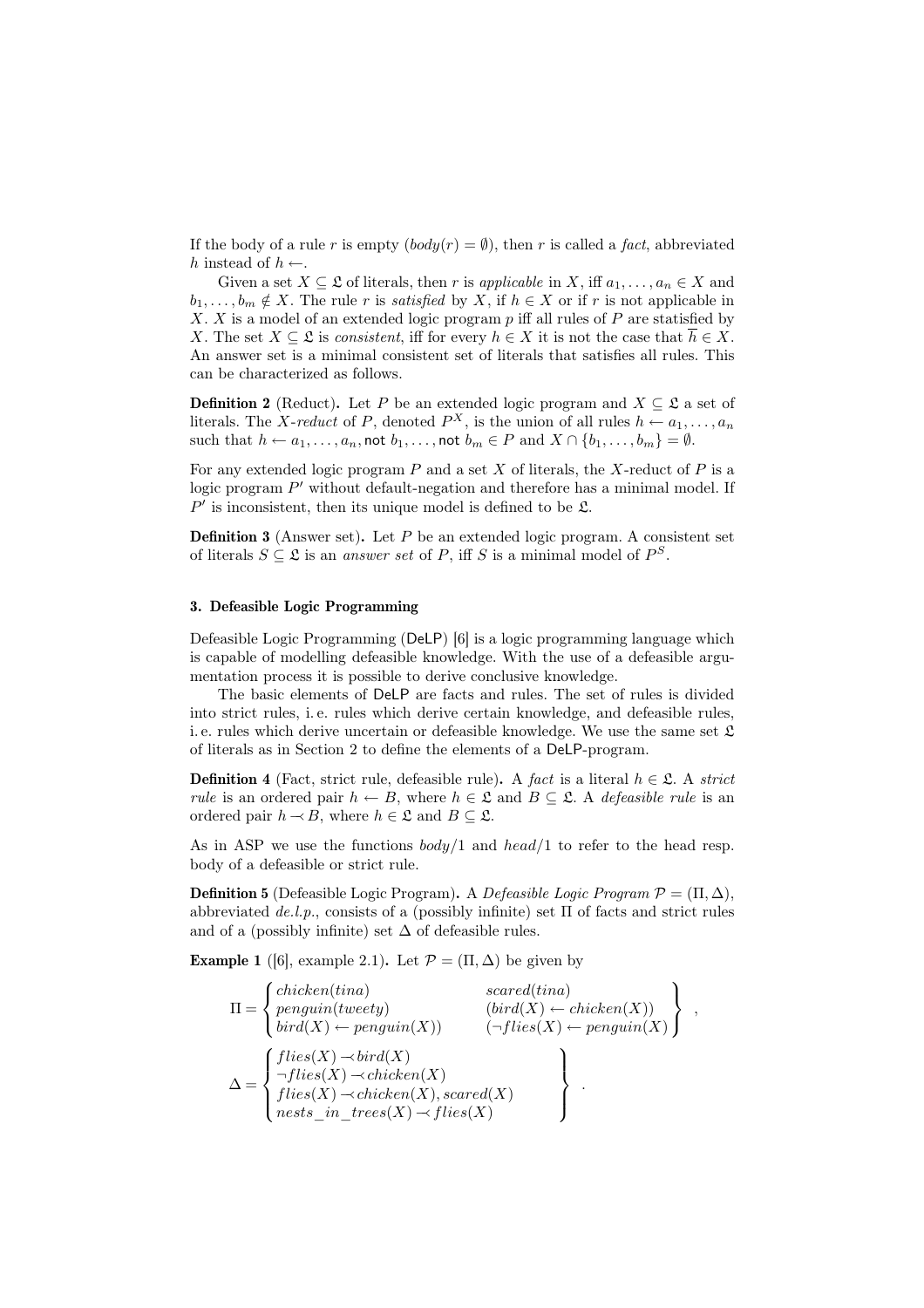In the following examples we abbreviate the above predicates by their first letters, e. g. in the following the predicate  $c/1$  stands for  $chicken/1$ .

A de.l.p.  $\mathcal{P} = (\Pi, \Delta)$  describes the belief base of an agent and therefore contains not all of its beliefs. With the use of strict and defeasible rules it is possible to derive other literals, which may be in the agent's state of belief.

**Definition 6** (Defeasible Derivation). Let  $\mathcal{P} = (\Pi, \Delta)$  be a de.l.p. and let  $h \in \mathcal{L}$ . (defeasible) derivation of h from P, denoted  $\mathcal{P} \mid \sim h$ , consists of a finite sequence  $h_1, \ldots, h_n = h$  of literals  $(h_i \in \mathfrak{L})$  such that  $h_i$  is a fact  $(h_i \in \Pi)$  or there exists a strict or defeasible rule in  $\mathcal P$  with head  $h_i$  and body  $b_1, \ldots, b_k$ , where every  $b_l$  $(1 \leq l \leq k)$  is an element  $h_i$  with  $j \leq i$ . Let  $\mathcal{F}(\mathcal{P})$  denote the set of all literals that have a defeasible derivation from P.

If the derivation of a literal  $h$  only uses strict rules, the derivation is called a *strict* derivation.

As facts and strict rules describe strict knowledge, it is reasonable to assume Π to be non-contradictory, i. e. there are no derivations for complementary literals from Π only. But if  $\Pi \cup \Delta$  is contradictory (denoted  $\Pi \cup \Delta \rightarrow \bot$ ), then there exist defeasible derivations for complementary literals.

**Definition 7** (Argument, Subargument). Let  $h \in \mathcal{L}$  be a literal and let  $\mathcal{P} = (\Pi, \Delta)$ be a de.l.p..  $\langle A, h \rangle$  is an argument for h, iff  $A \subseteq \Delta$ , there exists a defeasible derivation of h from  $\mathcal{P}' = (\Pi, \mathcal{A})$ , the set  $\Pi \cup \mathcal{A}$  is non-contradictory and  $\mathcal{A}$  is minimal with respect to set inclusion. The literal  $h$  will be called *conclusion* and the set A will be called *support* of the argument  $\langle A, h \rangle$ . An argument  $\langle B, q \rangle$  is a subargument of an argument  $\langle A, h \rangle$ , iff  $\mathcal{B} \subseteq \mathcal{A}$ .

**Example 2.** In the *de.l.p.*  $P$  from Example 1  $f(tina)$  has the two arguments  $\langle \{f(tina) \rightarrow b(tina)\}, f(tina)\rangle$  and  $\langle \{f(tina) \rightarrow c(tina), s(tina)\}, f(tina)\rangle$ .

**Definition 8** (Disagreement). Let  $\mathcal{P} = (\Pi, \Delta)$  be a *de.l.p.*. Two literals h and  $h_1$ disagree, iff the set  $\Pi \cup \{h, h_1\}$  is contradictory.

Two complementary literal p und  $\neg p$  disagree trivially, but two literals which are not contradictory, can disagree either. For  $\Pi = \{(\neg h \leftarrow b), (h \leftarrow a)\}\$ the literals a and b disagree, because  $\Pi \cup \{a, b\}$  is contradictory.

**Definition 9** (Counterargument). An argument  $\langle A_1, h_1 \rangle$  is a *counterargument* to an argument  $\langle A_2, h_2 \rangle$  at a literal h, iff there exists a subargument  $\langle A, h \rangle$  of  $\langle A_2, h_2 \rangle$ , such that h and  $h_1$  disagree.

If  $\langle A_1, h_1 \rangle$  is a counterargument to  $\langle A_2, h_2 \rangle$  at a literal h, then the subargument  $\langle A, h \rangle$  of  $\langle A_2, h_2 \rangle$  is called the *disagreement subargument*. If  $h = h_2$ , then  $\langle A_1, h_1 \rangle$ is called a *direct attack* on  $\langle A_2, h_2 \rangle$  and *indirect attack*, otherwise.

**Example 3.** In  $P$  from Example 1 there is  $\langle {\neg f(tina) \neg c(tina)} \rangle$ ,  $\neg f(tina)$  a direct attack to  $\{f(tina) \rightarrow b(tina)\}, f(tina)\}.$  Furthermore  $\{\neg f(tina) \rightarrow c(tina)\},$  $\neg f(tina)$  is an indirect attack on  $\langle \{(n(tina) \rightarrow f(tina)),(f(tina) \rightarrow b(tina))\}\rangle$  $n(tina)$  with the disagreement subargument  $\langle \{ (f(tina) \rightarrow b(tina)) \}, f(tina) \rangle$ .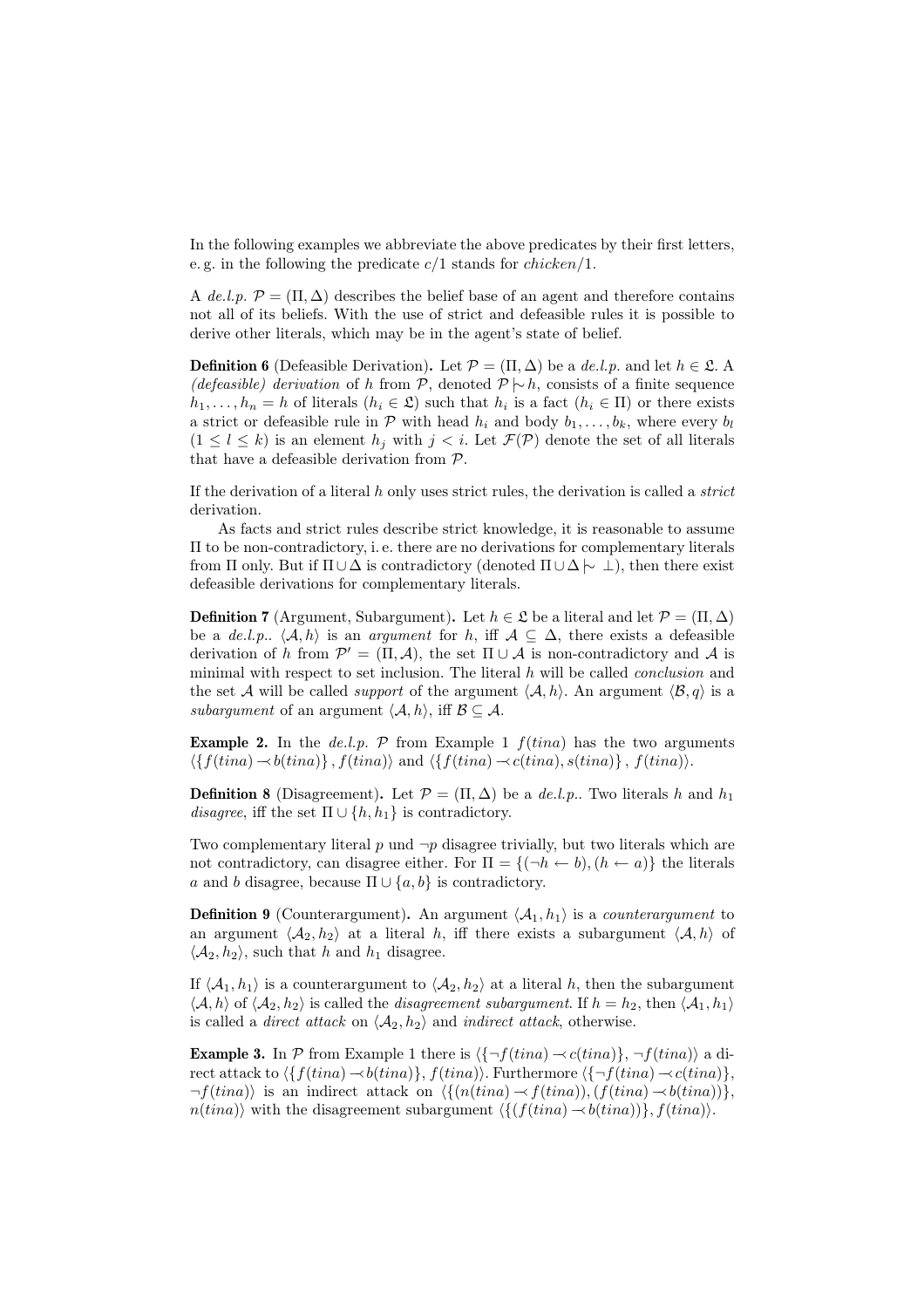A central aspect of defeasible argumentation is a formal comparison criterion among arguments. For some examples of preference criterions see [6]. For the rest of this paper we use an abstract preference criterion  $\succ$  defined as follows.

**Definition 10** (Preference Criterion  $>$ ). A preference criterion among arguments is an irreflexive, antisymmetric relation and will be denoted by  $\succ$ . If  $\langle A_1, h_1 \rangle$ and  $\langle A_2, h_2 \rangle$  are arguments,  $\langle A_1, h_1 \rangle$  will be *strictly preferred* over  $\langle A_2, h_2 \rangle$ , iff  $\langle \mathcal{A}_1, h_1 \rangle \succ \langle \mathcal{A}_2, h_2 \rangle$ .

Example 4. A possible preference relation among arguments is Generalized Specificty [11]. According to this criterion an argument is preferred to another argument, iff the former one is more specific than the latter, i. e. (informally) iff the former one uses more facts or less rules. For example,  $\langle {c-\alpha, b}, c \rangle$  is more specific than  $\langle \{\neg c \rightarrow a\}, \neg c \rangle$ . For a formal definition see [11,6].

 $As \succ$  is antisymmetric by definition, there is no equipreference among an argument and its counterargument. So we only have to consider the cases, that one argument is better than the other or that two arguments are incomparable.

**Definition 11** (Defeater). An argument  $\langle A_1, h_1 \rangle$  is a *defeater* of an argument  $\langle A_2, h_2 \rangle$ , iff there is a subargument  $\langle A, h \rangle$  of  $\langle A_2, h_2 \rangle$ , such that  $\langle A_1, h_1 \rangle$  is a counterargument of  $\langle A_2, h_2 \rangle$  at literal h and either  $\langle A_1, h_1 \rangle \succ \langle A, h \rangle$  (proper defeat) or  $\langle A_1, h_1 \rangle \not\succ \langle A, h \rangle$  and  $\langle A, h \rangle \not\succ \langle A_1, h_1 \rangle$  (blocking defeat).

When considering sequences of arguments, then the definition of defeat is not sufficient to describe a conclusive argumentation line. Defeat only takes an argument and its counterargument into consideration, but disregards preceeding arguments. But we expect also properties like non-circularity or concordance from an argumentation sequence. See [6] for a more detailed description of acceptable argumentation lines.

**Definition 12** (Acceptable Argumentation Line). Let  $\mathcal{P} = (\Pi, \Delta)$  be a de.l.p. and let  $\Lambda = [\langle A_1, h_1 \rangle, \ldots, A_n, h_n \rangle]$  be a sequence of arguments.  $\Lambda$  is called *acceptable* argumentation line, iff 1.)  $\Lambda$  is a finite sequence, 2.) every argument  $\langle A_i, h_i \rangle$  with  $i > 1$  is a defeater of his predecessor  $\langle A_{i-1}, h_{i-1} \rangle$  and if  $\langle A_i, h_i \rangle$  is a blocking defeater of  $\langle A_{i-1}, h_{i-1} \rangle$  and  $\langle A_{i+1}, h_{i+1} \rangle$  exists, then  $\langle A_{i+1}, h_{i+1} \rangle$  is a proper defeater of  $\langle A_i, h_i \rangle$ , 3.)  $\Pi \cup A_1 \cup A_3 \cup \ldots$  is non-contradictory (*concordance of* supporting arguments), 4.)  $\Pi \cup A_2 \cup A_4 \cup \ldots$  is non-contradictory (*concordance* of interfering arguments), and 5.) no argument  $\langle A_k, h_k \rangle$  is a subargument of an argument  $\langle A_i, h_i \rangle$  with  $i < k$ .

Let  $+$  denote the concatenation of argumentation lines and arguments, e.g.  $[\langle A_1, h_1 \rangle, \ldots, \langle A_n, h_n \rangle] + \langle \mathcal{B}, h \rangle$  stands for  $[\langle A_1, h_1 \rangle, \ldots, \langle A_n, h_n \rangle, \langle \mathcal{B}, h \rangle].$ 

In DeLP a literal h is warranted, if there exists an argument  $\langle A, h \rangle$  which is non-defeated in the end. To decide whether  $\langle A, h \rangle$  is defeated or not, every acceptable argumentation line starting with  $\langle A, h \rangle$  has to be considered.

**Definition 13** (Dialectical Tree). Let  $\langle A_0, h_0 \rangle$  be an argument of a de.l.p.  $\mathcal{P} =$  $(\Pi, \Delta)$ . A *dialectical tree* for  $\langle A_0, h_0 \rangle$ , denoted  $\mathcal{T}_{\langle A_0, h_0 \rangle}$ , is defined by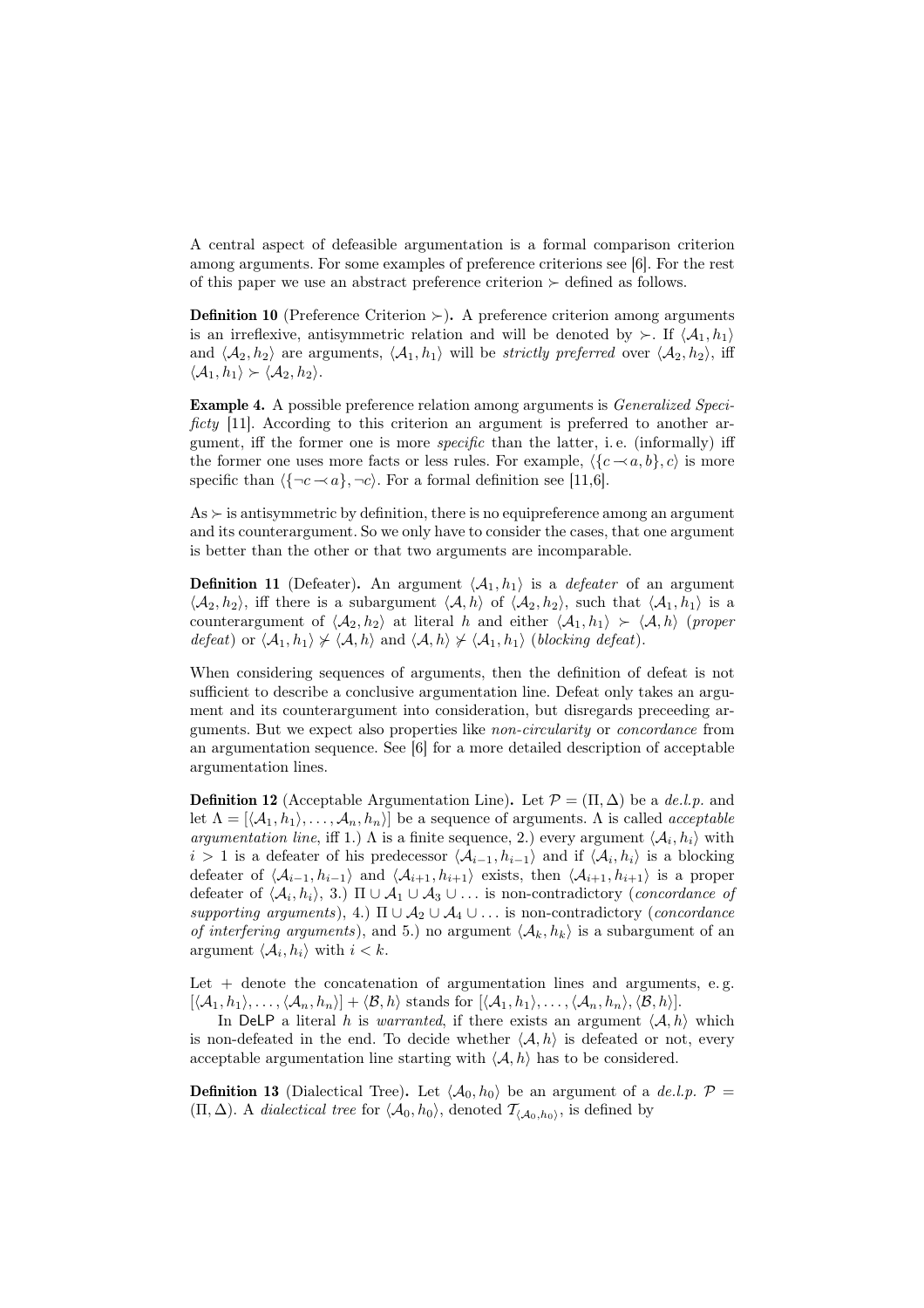- 1. The root of T is  $\langle A_0, h_0 \rangle$ .
- 2. Let  $\langle A_n, h_n \rangle$  be a node in T and let  $\Lambda = [\langle A_0, h_0 \rangle, \ldots, \langle A_n, h_n \rangle]$  be the sequence of nodes from the root to  $\langle A_n, h_n \rangle$ . Let  $\langle B_1, q_1 \rangle, \ldots, \langle B_k, q_k \rangle$  be the defeaters of  $\langle A_n, h_n \rangle$ . For every defeater  $\langle B_i, q_i \rangle$  with  $1 \leq i \leq k$ , such that the argumentation line  $\Lambda' = [\langle A_0, h_0 \rangle, \ldots, \langle A_n, h_n \rangle, \langle B_i, q_i \rangle]$  is acceptable, the node  $\langle \mathcal{A}_n, h_n\rangle$  has a child  $\langle \mathcal{B}_i, q_i\rangle$ . If there is no such  $\langle \mathcal{B}_i, q_i\rangle$ , the node  $\langle A_n, h_n \rangle$  is a leaf.

In order to decide whether the argument at the root of a given dialectical tree is defeated or not, it is necessary to perform a bottom-up-analysis of the tree. There every leaf of the tree is marked "undefeated" and every inner node is marked "defeated", if it has at least one child node marked "undefeated". Otherwise it is marked "undefeated". Let  $\mathcal{T}^*_{\langle A,h\rangle}$  denote the marked dialectical tree of  $\mathcal{T}_{\langle A,h\rangle}$ .

**Definition 14** (Warrant). A literal  $h \in \mathfrak{L}$  is *warranted*, iff there exists an argument  $\langle A, h \rangle$  for h, such that the root of the marked dialectical tree  $\mathcal{T}^*_{\langle A, h \rangle}$  is marked "undefeated". Then  $\langle A, h \rangle$  is a *warrant* for h.

The notion of warrant is the topic of the next section.

#### 4. Some interesting properties of warrant

The warrant procedure of DeLP is a way to compute the strongest beliefs of an agent. Thus the set of warranted literals (including all facts as they are trivially warranted using the empty argument) can be characterized as a belief set. One important property of belief sets is consistency. In this section we investigate the relationships between warranted literals and especially the consistency of the set of warranted literals.

If a literal h is warranted and an argument  $\langle A, h \rangle$  is a warrant for h, then  $\langle A, h \rangle$  is considered a "good" argument for h. But the quality of  $\langle A, h \rangle$  depends on its position in argumentation lines. If  $\langle A, h \rangle$  is at the beginning of an argumentation line, then it will be undefeated, as it is a warrant. It is also a "good" argument for  $h$ , if it is at second position in an argumentation line, as the following proposition shows.

**Proposition 1.** If an argument  $\langle A, h \rangle$  is undefeated in the dialectical tree  $\mathcal{T}_{(\mathcal{A},h)}$ , then it is undefeated in every dialectical tree  $\mathcal{T}_{\langle A',h'\rangle}$ , where  $\langle A, h \rangle$  is a child of  $\langle A', h' \rangle$ .

But Proposition 1 can not be generalized to "If an argument  $\langle A, h \rangle$  is undefeated in the dialectical tree  $T_{\langle A,h\rangle}$ , then it is undefeated in every dialectical tree", as the following example shows:

**Example 5.** Consider the following de.l.p.  $\mathcal{P} = (\Pi, \Delta)$  with  $\Pi = \{a_1, a_2, a_3\}$  and  $\Delta = \{ (c \prec b), (\neg c \prec \neg d), (\neg d \prec a_1), (d \prec a_1, b), (b \prec a_1, a_3), (b \prec a_2), (\neg b \prec a_3) \}.$ Let Generalized Specificity [11] be the preference relation among arguments. The dialectical tree  $\mathcal{T}_{(\mathcal{A},d)}$  for the argument  $\mathcal{T}_{(\mathcal{A},d)}$  with  $\mathcal{A} = \{(d \prec a_1,b),(b \prec a_2)\}$  consists only of one argumentation line  $[\langle A, d \rangle, \langle \{(-b \prec a_3)\}, \neg b \rangle, \langle \{(b \prec a_1, a_3)\}, b \rangle].$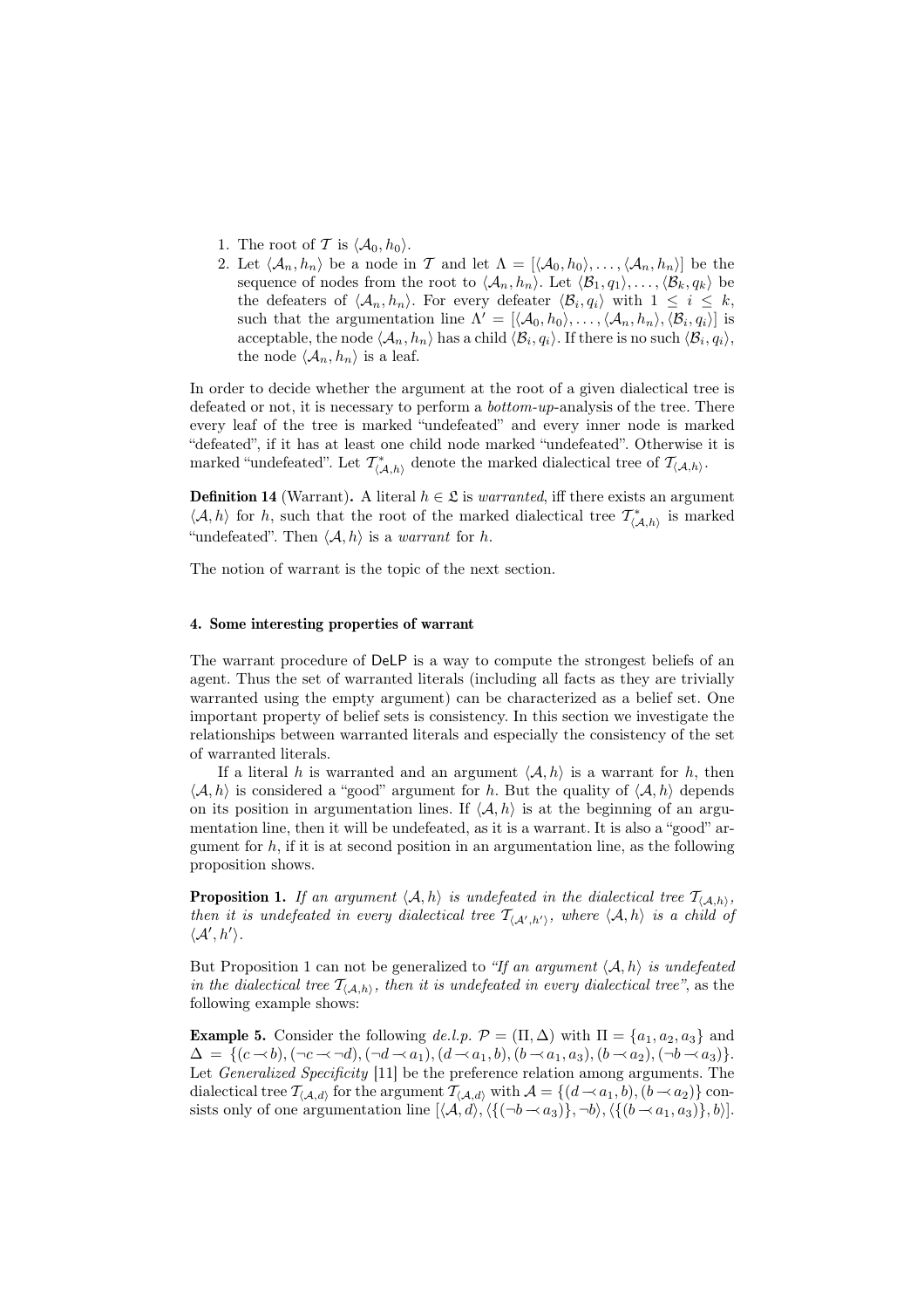Observe that the argument  $\langle \{(\neg d \rightarrow a_1)\}, \neg d \rangle$  is not an attack on  $\langle A, d \rangle$  in  $\mathcal{T}_{(A,d)}$ , because  $\langle A, d \rangle$  is strictly more specific. Thus the argument  $\langle A, d \rangle$  is undefeated in  $\mathcal{T}_{\langle A,d \rangle}$ . Let  $\mathcal{T}_{\langle \mathcal{B},c \rangle}$  be the dialectical tree for the argument  $\langle \mathcal{B}, c \rangle$  with  $\mathcal{B} = \{ (c \rightarrow b), (b \rightarrow a_1, a_3) \}.$  In  $\mathcal{T}_{(\mathcal{B},c)}$  there is the (incomplete) argumentation line  $\Lambda' = [\langle \mathcal{B}, c \rangle, \langle \{(\neg c \prec \neg d), (\neg d \prec a_1)\}, \neg c \rangle, \langle \mathcal{A}, d \rangle]$ . As in  $\mathcal{T}_{\langle \mathcal{A}, d \rangle}$  the argument  $\langle A, d \rangle$  has exactly one attack in  $\mathcal{T}_{\langle B, c \rangle}$  after  $\Lambda'$ , namely  $\langle \{ (\neg b \rightarrow a_3) \}, \neg b \rangle$ . But different from the situation in  $\mathcal{T}_{\langle A,d\rangle}$  the argumentation line  $\Lambda' + \langle \{(\neg b \rightarrow a_3)\}, \neg b \rangle$ cannot be extended by the argument  $\langle \{(b \prec a_1, a_3)\}, b \rangle$  as  $\langle \{(b \prec a_1, a_3)\}, b \rangle$  is a subargument of  $\langle \mathcal{B}, c \rangle$  and thus violates the properties of acceptable argumentation lines. Thus  $\langle A, d \rangle$  is defeated in  $\mathcal{T}_{\langle \mathcal{B}, c \rangle}$ .

Proposition 1 implies an interesting relationship between warranted literals: if an argument  $\langle A, h \rangle$  is a warrant, every argument  $\langle A', h' \rangle$  such that  $\langle A, h \rangle$  is an attack on  $\langle A', h' \rangle$ , cannot be a warrant. Furthermore due to the definition of warrant, no two warranted literals can disagree.

**Proposition 2.** Let  $P$  be a de.l.p.. If h and h' are warranted literals in  $P$ , then h and h ′ cannot disagree.

Although warranted literals cannot pairwise disagree, the set of all warranted literals might be inconsistent with the strict knowledge as the following example shows:

**Example 6.** Consider the de.l.p.  $\mathcal{P} = (\Pi, \Delta)$  with  $\Pi = \{a, (h \leftarrow c, d), (\neg h \leftarrow e, f)\}$ and  $\Delta = \{(c \prec a), (d \prec a), (e \prec a), (f \prec a)\}\$ . In  $\mathcal P$  the literals  $c, d, e, f$  are warranted, because for every  $\phi \in \{c, d, e, f\}$  there is the argument  $\langle {\phi \rightarrow a}, \phi \rangle$ , which has no counterarguments. But  $\Pi \cup \{c, d, e, f\}$  is inconsistent, as there are derivations for h and  $\neg h$ . However all pairs and even all triples of  $\{c, d, e, f\}$  are consistent with  $\Pi$  (e.g.  $\Pi \cup \{c, d\} \not\mapsto \bot$ ), as there cannot be derivations for h and  $\neg h$ from them.

As we want to translate the notion of warrant into the terms of answer set semantics, this property of warranted literals will become a problem, as the literals in an answer set are (jointly) consistent. Because this form of disagreement is not captured in the terms of DeLP we formalize it here as joint disagreement.

**Definition 15** (Joint disagreement). Let  $\mathcal{P} = (\Delta, \Pi)$  be a de.l.p. and let  $h_1, \ldots, h_n$ be some literals. If  $\{h_1, \ldots, h_n\} \cup \Pi \rightarrow \bot$ , then  $h_1, \ldots, h_n$  are said to be in joint disagreement.

If a set  $W$  of literals is given, one might want to determine the literals of  $W$  that are not in joint disagreement. The most primitive construction of a set of literals, that do not jointly disagree, is set up by an argument.

**Proposition 3.** Let  $\mathcal{P} = (\Pi, \Delta)$  be a de.l.p., let  $\langle A, h \rangle$  be an argument such that  ${h, h_1, \ldots, h_n} = {head(\delta) | \delta \in \mathcal{A}}$ . Then  $h, h_1, \ldots, h_n$  do not jointly disagree.

Joint disagreement will play a crucial role when converting a de.l.p. into an answer set program in the next two sections.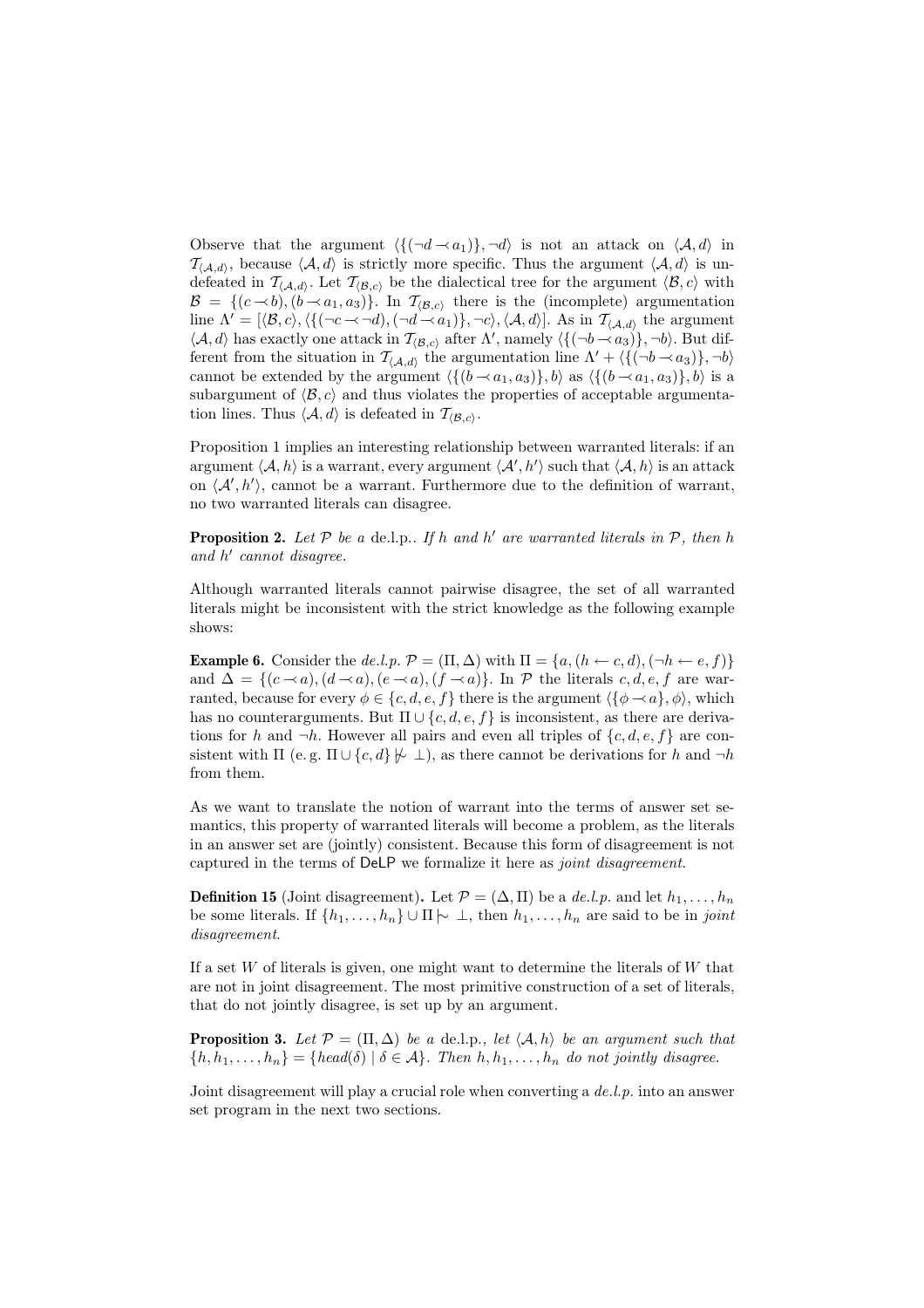When considering the set of all warranted literals, another relationship of interest between literals (more precisely between arguments warranting literals) is the subargument relation.

**Proposition 4.** Let P be a de.l.p. and  $\langle \mathcal{B}, h' \rangle$  an argument. If  $\langle \mathcal{B}, h' \rangle$  is defeated in a dialectial process, i.e.  $\langle \mathcal{B}, h' \rangle$  is marked "defeated" in  $T^* \langle \mathcal{B}, h' \rangle$ , every argument  $\langle A, h \rangle$ , such that  $\langle B, h' \rangle$  is a subargument of  $\langle A, h \rangle$ , is also defeated in a dialectical process.

Due to contraposition Proposition 4 implies directly the following corollary.

**Corollary 1.** Let P be a de.l.p.. If h is a warranted literal in P and  $\langle A, h \rangle$  is a warrant for h, then h' is warranted in  $P$  for every subargument  $\langle \mathcal{B}, h' \rangle$  of  $\langle A, h \rangle$ .

Current algorithms for computing warrant in DeLP only consider computing warrants for one literal [6,3]. If all warranted literals are to be determined, the above results can prune the set of literals to be considered, when the warrant status for one literal has been shown.

## 5. Converting a defeasible logic program into an answer set program

In this section and the next, we present two different conversion techniques to transform a de.l.p. into an answer set program. The approach in this section aims at an intuitively correct way to transform defeasible and strict rules into answer set programming. Since the set of all warranted literals might be in joint disagreement, the activation of a transformed defeasible rule must be prohibited when leading to inconsistency. This leads to the notion of minimal disagreement sets.

**Definition 16** (Minimal disagreement set). Let  $\mathcal{P} = (\Pi, \Delta)$  be a de.l.p.. A minimal disagreement set  $\mathcal{X} \subseteq \mathcal{F}(\mathcal{P})$  is a set of derivable literals such that  $\mathcal{X} \cup \Pi$   $\sim \bot$  and there is no proper subset  $\mathcal{X}'$  of  $\mathcal{X}$  with  $\mathcal{X}' \cup \Pi \rightarrow \bot$ . Let furthermore  $\mathfrak{X}(\mathcal{P})$  be the set of all minimal disagreement sets of P.

**Example 7.** Consider the de.l.p.  $\mathcal{P} = (\Pi, \Delta)$  with  $\Pi = \{a, b, (h \leftarrow c, d), (\neg h \leftarrow e)\}$ and  $\Delta = \{(p \rightarrow a), (\neg p \rightarrow b), (c \rightarrow b), (d \rightarrow b), (e \rightarrow a)\}.$  The minimal disagreement sets are  $\{h, \neg h\}, \{h, e\}, \{c, d, \neg h\}, \{c, d, e\}$  and  $\{p, \neg p\}.$ 

Now joint disagreement can be subsumed by minimal disagreement sets: some literals  $\{h_1, \ldots, h_n\}$  are in joint disagreement, iff there is a minimal disagreement set X with  $\mathcal{X} \subseteq \{h_1, \ldots, h_n\}.$ 

Minimal disagreement sets will constrain the derivation of literals in the translated answer set program. If all but one literal of a minimal disagreement set are in the state under consideration, then the derivation of the last literal should be prohibited, in order to maintain consistency of the resulting answer set.

**Definition 17** (Guard literals, guard rules). Let  $P$  be a de.l.p.. The set of *guard* literals GuardLit(P) for P is defined as  $GuardLit(\mathcal{P}) = {\alpha_h | h \in \mathcal{F}(\mathcal{P})}$  with new symbols  $\alpha_h$ . The set of *guard rules GuardRules(P)* of P is defined as  $GuardRules = {\alpha_h \leftarrow h_1, \ldots, h_n | \{h, h_1, \ldots, h_n\} \in \mathfrak{X}(\mathcal{P})\}.$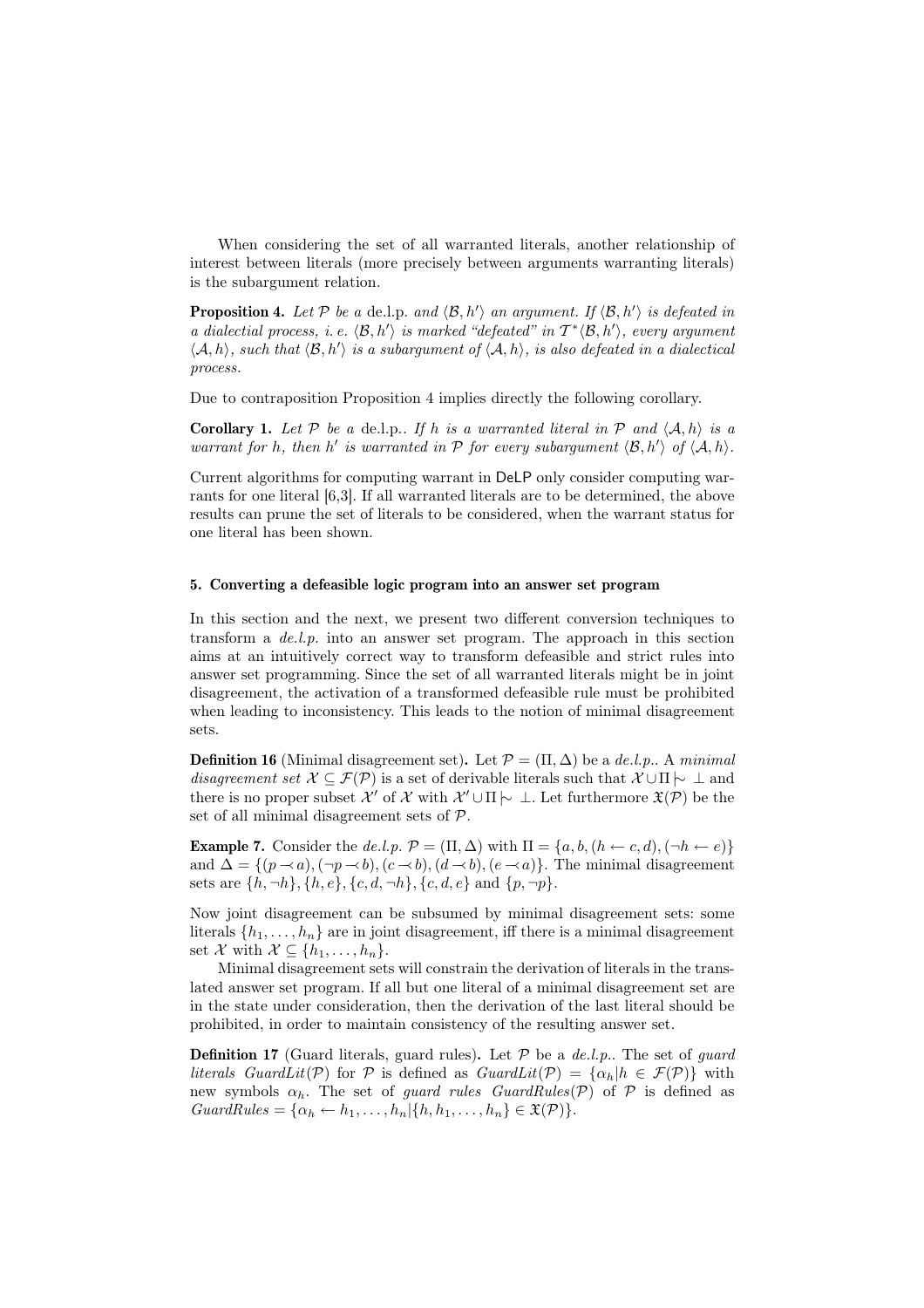**Example 8.** We continue Example 7. Here we have  $\{(\alpha_h \leftarrow \neg h), (\alpha_{\neg h} \leftarrow \neg h)\}$  $(c, d), (\alpha_c \leftarrow d, \neg h), (\alpha_c \leftarrow d, e), (\alpha_d \leftarrow c, e) \subseteq GuardRules(\mathcal{P})$ 

We are now in the situation to propose our first translation of a  $de.l.p.$  into an answer set program.

**Definition 18** (de.lp-induced answer set program). Let  $\mathcal{P} = (\Pi, \Delta)$  be a de.l.p.. The  $P\text{-}induced answer set program  $ASP(\mathcal{P})$  is defined as the minimal extended$ logic program satisfying 1.) for every  $a \in \Pi$ ,  $a \in \text{ASP}(\mathcal{P})$ , 2.) for every  $r : h \leftarrow b_1, \ldots, b_n \in \Pi, r \in \text{ASP}(\mathcal{P}), 3.$  for every  $h \rightarrow b_1, \ldots, b_n \in \Delta$ ,  $h \leftarrow b_1, \ldots, b_n$ , not  $\alpha_h \in \text{ASP}(\mathcal{P})$  and 4.)  $GuardRules(\mathcal{P}) \subseteq \text{ASP}(\mathcal{P})$ .

This translation converts strict and defeasible rules in an intuitively correct manner in ASP-rules. Strict rules are applied whenever possible and defeasible rules are applied whenever consistency is preserved.

**Example 9.** From the de.l.p. of Example 7, the complete  $P$ -induced answer set program ASP(P) arises as ASP(P) =  $\{a, b, (h \leftarrow c, d), (\neg h \leftarrow e), (p \leftarrow e)\}$ a, not  $\alpha_p$ ),  $(\neg p \leftarrow b$ , not  $\alpha_{\neg p}$ ),  $(c \leftarrow b$ , not  $\alpha_c$ ),  $(d \leftarrow b$ , not  $\alpha_d$ ),  $(e \leftarrow a$ , not  $\alpha_e)$ }  $\cup$ GuardRules(P) where some guard rules of P are as in Example 8.

We now investigate the relationship between arguments in a  $de.l.p.$   $\mathcal{P}$  and the answer sets of the P-induced answer set program. Let  $\mathcal{F}_{\alpha}(\mathcal{P}) = \mathcal{F}(\mathcal{P}) \cup \mathit{GuardLit}(\mathcal{P})$ denote the set of all derivable literals and their guard literals.

**Proposition 5.** Let  $\mathcal{P} = (\Pi, \Delta)$  be a de.l.p., let  $\langle \mathcal{A}, h \rangle$  be an argument such that  ${h, h_1, \ldots, h_n} = {head(\delta) | \delta \in \mathcal{A}}$ . Let  $S \subseteq \mathcal{F}_{\alpha}(\mathcal{P})$  be a maximal subset such that 1.)  $\{h, h_1, \ldots, h_n\} \subseteq S$ , 2.) for all  $l \in S \cap \mathcal{F}(\mathcal{P})$ , there is an argument  $\langle \mathcal{B}, l \rangle$ such that  ${head(\delta) | \delta \in \mathcal{B}} \subseteq S, 3.$  S is consistent, i.e. no subset of S is an element of  $\mathfrak{X}(\mathcal{P})$  and  $\mathfrak{L}$ .)  $\alpha_l \in S$  iff there is  $X \in \mathfrak{X}(\mathcal{P})$  such that  $X \setminus \{l\} \subseteq S$ . Then S is an answer set of  $\text{ASP}(\mathcal{P})$ .

**Theorem 1.** Let  $\mathcal{P} = (\Pi, \Delta)$  be a de.l.p. and ASP( $\mathcal{P}$ ) the  $\mathcal{P}$ -induced answer set program. If h warranted in  $P$  then there exists at least one answer set M of ASP( $P$ ) with  $h \in M$ .

But as the set of all warranted literals might be in joint disagreement, there can be in general no answer set  $S$  such that all warranted literals are in  $S$ .

**Example 10.** Consider the de.l.p.  $\mathcal{P} = (\Pi, \Delta)$  with  $\Pi = \{a, (h \leftarrow c, d), (\neg h \leftarrow c, d)\}$ e, f)} and  $\Delta = \{(c \prec a), (d \prec a), (e \prec a), (f \prec a)\}.$  The literals c, d, e, f are warranted in  $P$ , see Example 6. The  $P$ -induced answer set program is given by  $\text{ASP}(\mathcal{P}) = \{a, (h \leftarrow c, d), (\neg h \leftarrow e, f), (c \leftarrow a, \text{not } \alpha_c), (d \leftarrow a, \text{not } \alpha_d), (e \leftarrow c, d)\}$  $a, \text{not } \alpha_e$ ),  $(f \rightarrow a, \text{not } \alpha_f)$ ,  $(\alpha_h \leftarrow \neg h)$ ,  $(\alpha_h \leftarrow c, d)$ ,  $(\alpha_{\neg h} \leftarrow h)$ ,  $(\alpha_{\neg h} \leftarrow$  $(c, d), (\alpha_c \leftarrow d, e, f), (\alpha_c \leftarrow d, \neg h), (\alpha_d \leftarrow c, e, f), (\alpha_d \leftarrow c, \neg h), (\alpha_e \leftarrow f)$  $c, d, f), (\alpha_e \leftarrow f, h), (\alpha_f \leftarrow c, d, e), (\alpha_f \leftarrow e, h).$  The answer sets of ASP(P) (without guard literals) are  $\{c, d, e, h\}, \{c, d, f, h\}, \{f, e, f, \neg h\}$  and  $\{c, e, f, \neg h\}$ . Hence, there is no projected answer set S with  $c, d, e, f \in S$ .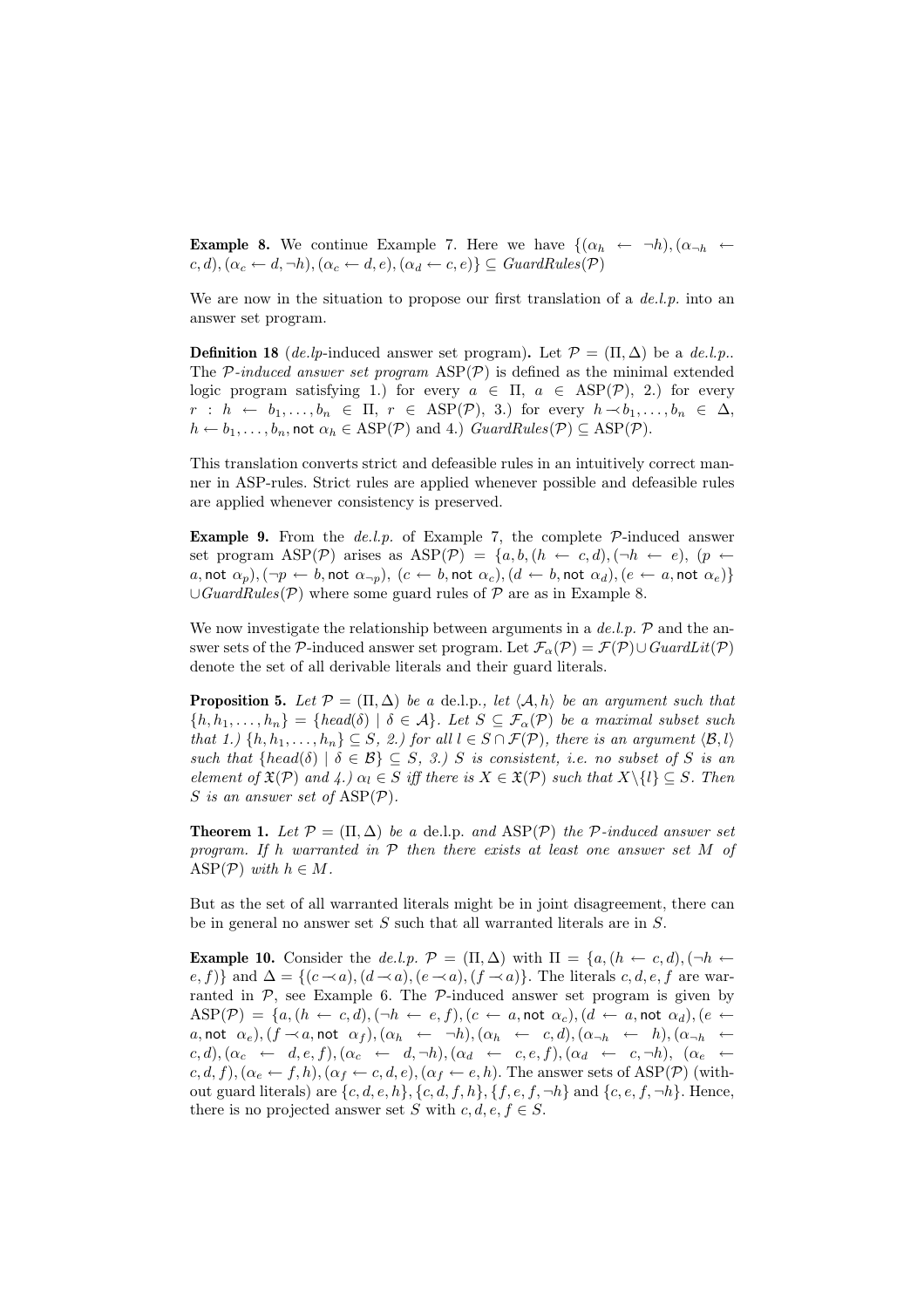As strict rules are the cause for minimal disagreement sets with cardinality greater than two, we can sharpen the above results for the special case that there are no strict rules.

**Corollary 2.** Let  $\mathcal{P} = (\Pi, \Delta)$  be a de.l.p. and  $\text{ASP}(\mathcal{P})$  the  $\mathcal{P}\text{-induced answer set}$ program. If  $\Pi$  does not contain any strict rule and  $M$  is the set of all warranted literals of P then there exists an answer set M' of  $\text{ASP}(\mathcal{P})$  with  $M \subseteq M'$ .

If we want to model warrant in general DeLP as a credulous inference from the induced answer set program, then it would be convenient, if we can determine one specific answer set to infer from (as in Corollary 2). This is the topic of the next section.

## 6. A simplified conversion

In this section we present an alternative conversion method to translate a  $de.l.p$ . into an answer set program. The method presented here is very trivial, but leads to quite stronger results than the above for a special case of preference relation among arguments and also solves the discrepancy described at the end of the last section for arbitrary preference relations.

In [4] the empty preference relation is used to translate a default logic program into a de.l.p.. Then the warrant of a literal is equivalent to the sceptical inference of that literal in the original default logic program. By translating a  $de.l.p.$  into an answer set program, we present here the other direction of this translation.

**Definition 19**  $(de.l.p^*$ -induced answer set program). Let  $\mathcal{P} = (\Pi, \Delta)$  be a de.l.p.. The  $\mathcal{P}^*$ -induced answer set program  $\text{ASP}^*(\mathcal{P})$  is defined as the minimal extended logic program satisfying 1.) for every  $a \in \Pi$  it is  $a \in \text{ASP}^*(\mathcal{P})$ and 2.) for every (strict or defeasible) rule  $h \leftarrow b_1, \ldots, b_n \in \Pi \cup \Delta$ it is  $h$   $\leftarrow$   $b_1, \ldots, b_n,$  not  $b'_1, \ldots,$  not  $b'_m$   $\in$   $\text{ASP}^*(\mathcal{P})$  where  $\{b'_1, \ldots, b'_m\}$  =  ${b|b \text{ and } h \text{ disagree}}.$ 

Note that for this conversion into answer set semantics, only pairwise disagreement relations are taken into account. Moreover, strict and defeasible rules are treated likewise. This seems reasonable as Example 10 shows, that strict rules turn out to be the culprits for undercutting a general correspondence between warrant and sceptical inference.

**Example 11.** From the  $de.l.p.$  of Example 7, the complete  $\mathcal{P}^*$ -induced answer set program  $ASP^*(\mathcal{P})$  arises as  $ASP^*(\mathcal{P}) = \{a, b, (h \leftarrow c, d, \text{not } \neg h, \text{not } e), (\neg h \leftarrow c, d, \text{not } \neg h, \text{not } e\}$  $e, \text{not } h, \big)$ ,  $(p \leftarrow a, \text{not } \neg p)$ ,  $(\neg p \leftarrow b, \text{not } p)$ ,  $(c \leftarrow b)$ ,  $(d \leftarrow b)$ ,  $(e \leftarrow a, \text{not } h)$ . The resulting answer sets of  $ASP^*(\mathcal{P})$  are  $\{a, b, c, d, e, \neg h, p\}, \{a, b, c, d, e, \neg h, \neg p\},\$  ${a, b, c, d, h, p}$  and  ${a, b, c, d, h, \neg p}$ . If the preference relation is *Generalized Speci*ficity [11], then the set of warranted literals of  $P$  is  $\{a, b, c, d\}$ .

As one can see for the special case of a de.l.p.  $P$  with no strict rules, the  $P^*$ - and the P-induced translations collapse (in the sense of semantic equivalence). For general DeLP applying the  $de.l.p.*$ -induced translation yields the following result for warranted literals: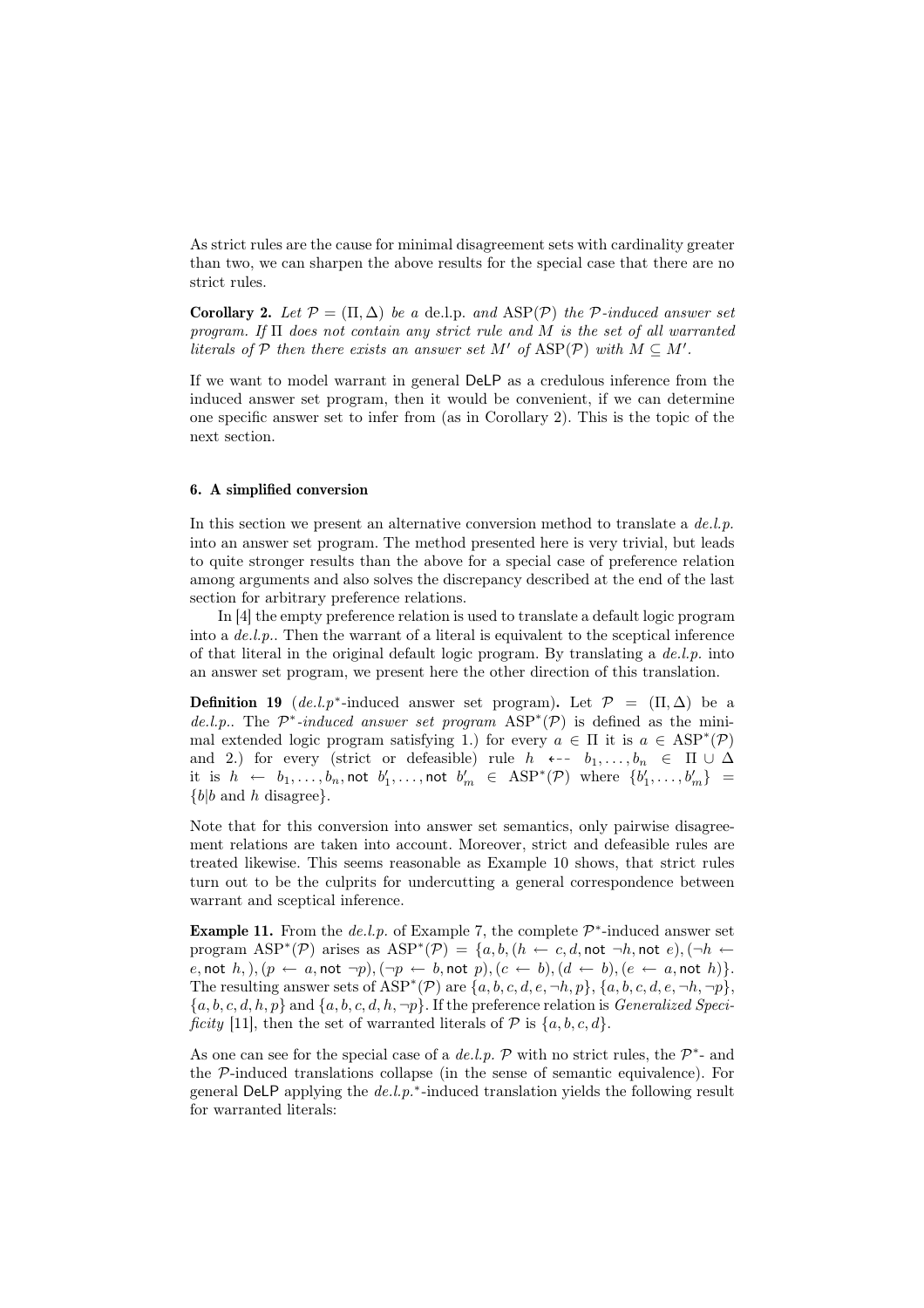**Theorem 2.** Let  $\mathcal{P} = (\Pi, \Delta)$  be a de.l.p.. Let furthermore  $\text{ASP}^*(\mathcal{P})$  be the  $\mathcal{P}^*$ induced answer set program. If  $M$  is the set of all warranted literals of  $P$ , then there exists an answer set M' of  $ASP^*(P)$  with  $M \subseteq M'$ .

This theorem states, that every warranted literal can be inferred credulously from its <sup>∗</sup> -induced answer set program and even more, that the set of all warranted literals can be inferred credulously using one common answer set. But the inverted statement "If a literal can be inferred credulously, then it is warranted in the original  $de.l.p.$ " is not always true as Example 11 shows, where  $e$  can be inferred credulously, but is not warranted.

We investigate now the implications of the above results for the special case  $DeLP^{\emptyset}$  of defeasible logic programs with empty preference relation.

**Proposition 6** (Remark 3.4 in [4]). In DeLP<sup> $\emptyset$ </sup>, a literal l is warranted iff there exists an argument for l that is not attacked.

When the preference relation under consideration is empty, then warranted literals can be inferred sceptically from the resulting answer set program.

**Theorem 3.** Let  $\mathcal{P} = (\Pi, \Delta)$  be a de.l.p. with the empty preference relation. Let  $\text{ASP}^*(\mathcal{P})$  the  $\mathcal{P}^*$ -induced answer set program and  $M_1, \ldots, M_n$  be the answer sets of ASP<sup>\*</sup>(P). If M is the set of all warranted literals of P then  $M \subseteq M_1 \cap ... \cap M_n$ .

Equality of  $M$  with the intersection of all answer sets does not always hold. Consider a de.l.p.  $\mathcal{P} = (\Pi, \Delta)$  is given by  $\Pi = \{q, r, h \leftarrow p, h \leftarrow \neg p\}$  and  $\Delta =$  ${p \rightarrow q, \neg p \rightarrow r}$ . The P-induced answer set program has two answer sets, each of which contains the literal  $h$ . But  $h$  is not warranted as every argument for  $h$  has a defeater attacking either the subargument for p or  $\neg p$ .

Theorem 3 can also easily give a result for arbitrary preference relations.

**Corollary 3.** Let  $\mathcal{P} = (\Pi, \Delta)$  be a de.l.p. with an arbitrary preference relation. Let furthermore  $\text{ASP}^*(\mathcal{P})$  be the  $\mathcal{P}^*$ -induced answer set program and  $M_1, \ldots, M_n$  be the answer sets of  $\text{ASP}^*(\mathcal{P})$ . If  $M' \subseteq \mathcal{F}(\mathcal{P})$  is the set of all literals that have an argument which is not attacked at all then  $M' \subseteq M_1 \cap ... \cap M_n$ .

Sceptical ASP-inference does not cover all warranted literals for a  $de.l.p.$  with an arbitrary preference relation, but so does credulous inference as was shown with Theorem 2.

# 7. Conclusion and future work

Defeasible logic programming provides a framework for paraconsistent reasoning on the basis of dialectical argumentation. Answer set programming is one of the most popular approaches to default reasoning, which is similar to defeasible reasoning in that both methodologies aim at realizing nonmonotonic inferences. In this paper, we studied transformations of defeasible logic programs into answer set programs in order to make relationships between inference via a dialectical warrant procedure, on the one side, and answer set semantics, on the other side,